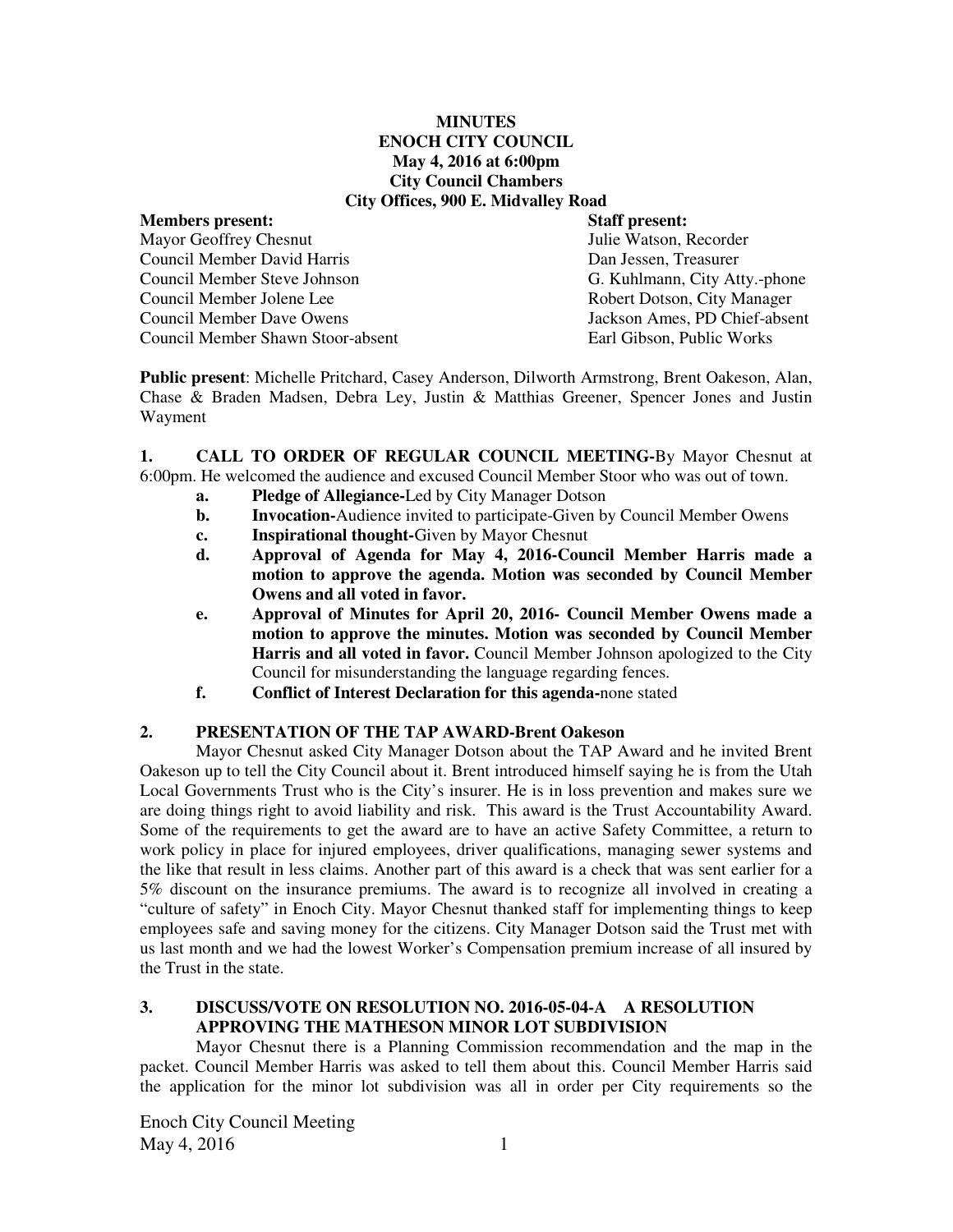Planning Commission sent a favorable recommendation for approval. Council Member Lee asked about the \$200 transportation fee. City Manager Dotson said that is an impact fee. He explained that we collect \$200 at plat recordation and \$300 at the time the building permit is issued.Mayor Chesnut asked for a motion. **Council Member Harris made a motion to approve Resolution No. 2016-05-04-A, a resolution approving the Matheson Minor Lot Subdivision. The motion was seconded by Council Member Johnson and a roll call vote was held as follows:** 

| <b>Council Member Harris-Yes</b>  |
|-----------------------------------|
| <b>Council Member Johnson-Yes</b> |
| <b>Council Member Lee-Yes</b>     |

**Council Member Stoor-absent Council Member Owens-Yes Motion passed unanimously** 

### **4. ADOPT TENTATIVE 2016-2017 BUDGET BY MOTION AND SET A PUBLIC HEARING FOR MAY 18, 2016**

Mayor Chesnut said at the prior meeting we discussed the tentative budget. He asked Dan to comment. Dan said we have to adopt the budget tonight by motion but it is tentative and changes can be made. Dan said he needs the Council's direction to balance the sewer fund which has a deficit of \$27,400. There are three options; increase revenues, decrease expenses or appropriate from savings to balance. Mayor Chesnut said we have had increased expenses with operations from the Wastewater Treatment Plant. The salary and wage study conducted increased expenditures also. We created the storm drain fund without funding it except for taking from the sewer enterprise fund. Essentially we robbed Peter to pay Paul and now it has come due. Mayor Chesnut said it has been more than two decades, if ever, that we have had an increase in sewer fund costs. The City has grown and we have held costs down but now it is time to consider a fee increase to help reduce the deficit in the sewer fund. The City definitely has a need for both sewer and storm drainage funds and it is justified to increase the sewer fee. Dan told of some adjustments he could make within the budget to help balance but stressed that even if we did get to a breakeven point by making other adjustments the enterprise funds need to make money. They are a business. One thing that makes it appear we have more money is the impact fees we collect. They can only be spent on capital improvements and can't be used for day-to-day operations. The enterprise funds need to have a surplus and it is not a responsible business practice to do otherwise.. His point is even if we make adjustments to break even it is not a responsible way to do business.

Council Member Lee asked Council Member Johnson why the prior council postponed the inevitable. He said it seemed at the time they were told it would not cause harm to move money from the sewer fund. They had a mandate to create the drainage fund but to stay within the budget. Council Member Johnson said another part of the deficit is the pay increases. Mayor Chesnut said it is a small portion but not the big part of the problem. The question is do we cover the deficit with money from the general fund or implement other measures to fix this. Council Member Johnson said he understands that general funds can go to enterprise funds but it is not good policy. Council Member Harris said this is ongoing and we can't do that every year. We need to look at an increase of \$1 per month in the sewer fund and then cover it for now with savings but set it to build up with increased revenue.

Mayor Chesnut said we would explain that in the public hearing and it is a justified fee increase. The reality is we paid for storm drainage and now we are short. Council Member Harris proposed a \$1 increase with perhaps another \$1 increase a year later to get the sewer fund where it should be. Council Member Owens said we had to pay more to Cedar for the treatment plant and asked if that is a yearly cost increase. Dan said they did a one- time upgrade that we used impact fees to participate in but the upgrade increased their power costs so it will be ongoing in that respect. Dan said one other change was in the general fund where we received \$450 from the Paiute Tribe and it was listed as \$4500. When he corrected that error it dropped our revenue so there is not as much surplus in the general fund.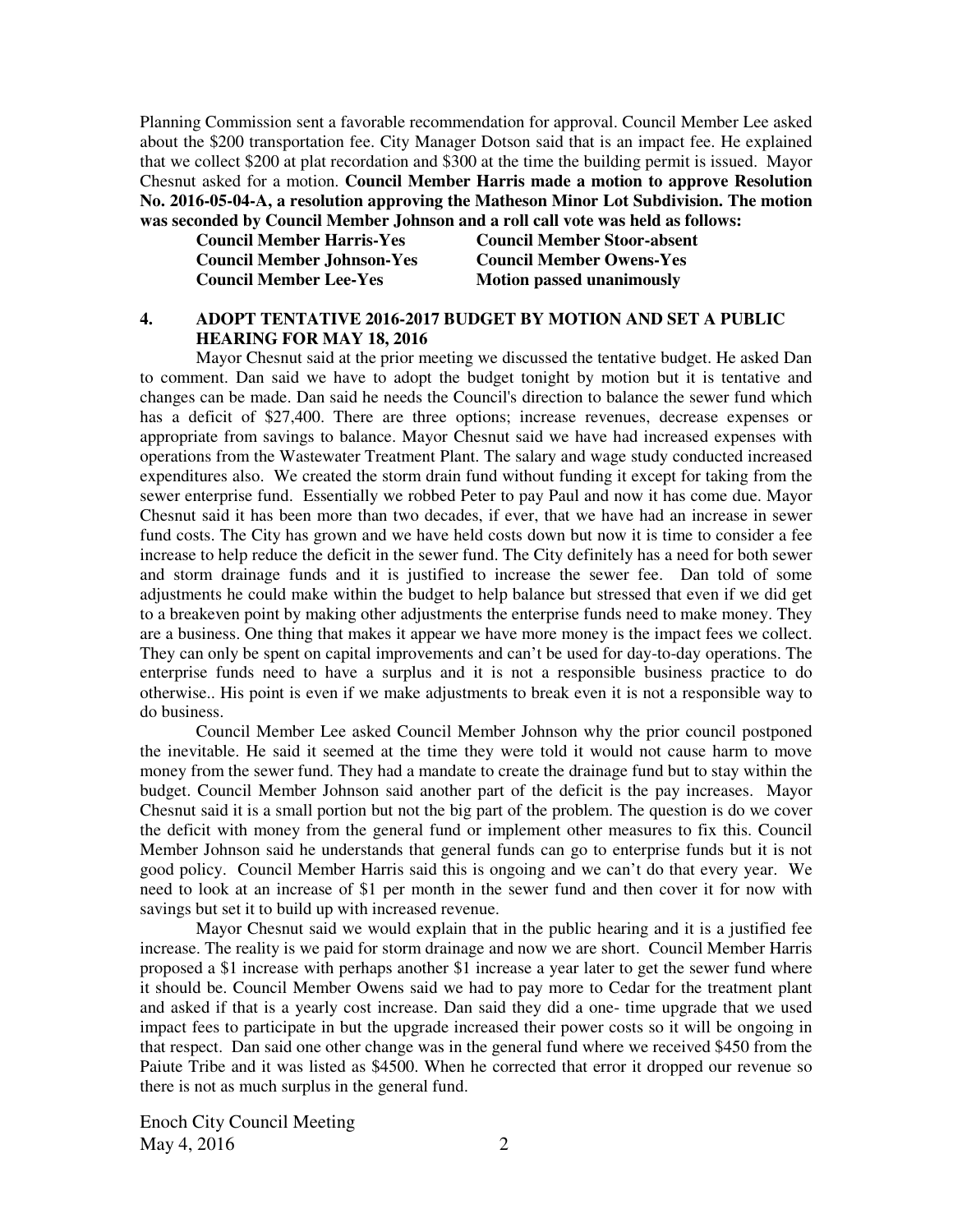Dan asked the City Council to adopt the budget by motion with those changes. **Council Member Harris made a motion to adopt the 2016-2017 budget with the changes discussed and set a public hearing for May 18th 2016. Motion was seconded by Council Member Johnson and all voted in favor.** Dan said the budget will be posted for the public to see and it will be online.

### **5. DISCUSS CHANGES TO SUBDIVISION ORDINANCE REGARDING DRAINAGE AND OTHER MINOR CHANGES TO COMPLY WITH STATE LAW AND UPDATE TECH REFERENCES AND SUBMITTAL REQUIREMENTS-Planning Commission rec.**

Mayor Chesnut said the Planning Commission gave a favorable recommendation and he asked Council Member Harris to explain. Council Member Harris said this has been a concern in the community and storm drainage needed to be addressed in the subdivision process. The change to the Subdivision Ordinance essentially requires developers to create an engineering plan and to actually build something to retain or detain the storm water so it does not exceed predevelopment run-off levels and cause flooding to downhill neighborhoods. He gave more details about engineering standards saying this will help to curb flooding problems and will apply to all new development coming in. Some developers have already agreed and are complying voluntarily to do this even though the ordinance is not in place yet. City Manager Dotson told about a few other changes to submission requirements and technical terms. He noted there have been issues at the County level with making sure final plats were passed so following their lead our Planning Commission Chair will sign the deed to each piece of property in a new subdivision attesting that the final plat was passed.

## **6. ORDINANCE NO. 2016-05-04 AN ORDINANCE AMENDING THE ENOCH CITY SUBDIVISION ORDINANCE REGARDING STORM WATER DRAINAGE REQUIREMENTS AND OTHER CHANGES TO SEMANTICS FOR CLARIFICATION AND TO COMPLY WITH UTAH STATE LAW**

**Council Member Harris made a motion to approve Ordinance No. 2016-05-04, an ordinance amending the Enoch City Subdivision Ordinance regarding storm water drainage requirements and other changes to semantics for clarification and to comply with Utah State law. The motion was seconded by Council Member Owens and a roll call vote was held as follows:** 

**Council Member Harris-Yes Council Member Stoor-absent Council Member Johnson-Yes Council Member Owens-Yes Council Member Lee-Yes Motion passed unanimously** 

## **7. RESOLUTION NO. 2016-05-04-B A RESOLUTION OF THE CITY COUNCIL OF ENOCH CITY, UTAH ENCOURAGING THE COUNTY OF IRON TO SUBMIT THE TRANSPORTATION PROPOSAL TO VOTERS IN NOV. 2016**

Mayor Chesnut said the State Legislature allowed for some counties to approve a local option sales tax dedicated to transportation. They were going to leave it to the cities to let the County know if the County Commission should put it on the ballot in November so the voters can vote on the tax. We are only saying we want the voters to decide on this and nothing else.

 Council Member Johnson said he sent email out to the City Council members with concerns about this tax. This is the second time it has come up. They are selling it as the people should decide. Enoch is small and even if the citizens opposed it Cedar City could still carry it. He does not like the County to decide things for us in Enoch. He discussed his concerns with the League of Cities and Towns pushing this issue. Last year they wanted the cities to sign on and pay \$100 to participate in pushing this and it was mostly funded by private concerns. We did not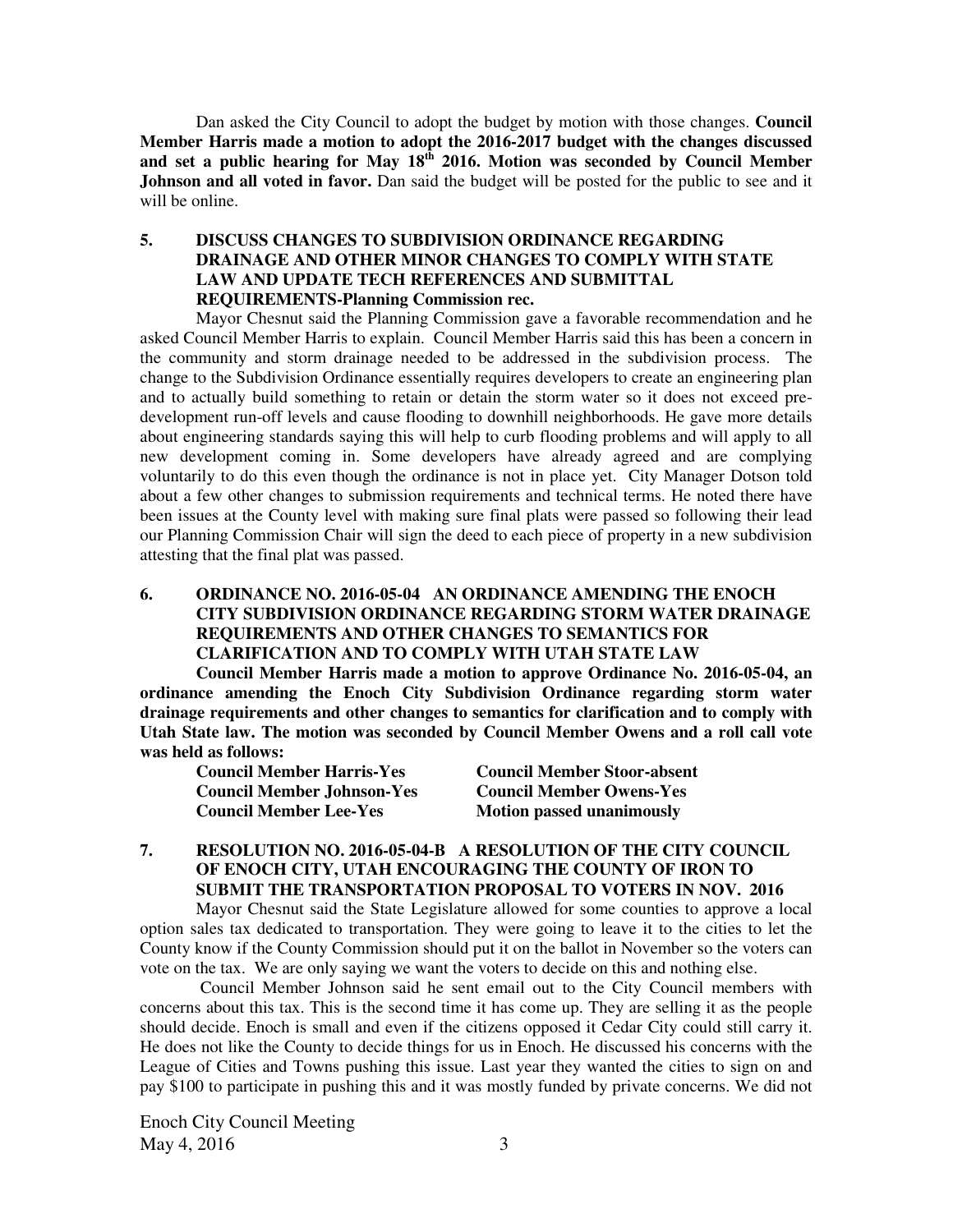know their agenda but since then that information is available on line. UTA is one major proponent and they have spent much money lobbying for this because they stand to get a lot for their rail system. Very little comes to Enoch and they say it will fund many road projects but it is more about the Wasatch front. He gave more details about the basis for this which is Agenda 21. He added we are expected to pass this with a stated goal to minimize vehicle traffic for cleaner air and to get us exercising more due to health and obesity. That is not the role of government in any way. The County did not put this on the ballot last year because they did not want to impose another tax on the people. We can raise our own money for road projects in Enoch.

Council Member Harris said he thinks it is always better to let the people vote on it and we should give a recommendation to the County Commission to place it on the November ballot. Council Member Johnson said it would not represent Enoch. Mayor Chesnut said the County Commission will not place it on the ballot in November unless the cities are on board with it. This is the proposal and we are being asked what Enoch thinks on this. It went on hold last year because we do not have public transportation and now the legislation has been changed so it does not have to go to public transit and can go to roads or other transportation modes like trails.

 Council Member Johnson added last time this came up we talked about Agenda 21 and all of these elements that are not the proper role of government and that is his concern. Council Member Harris said he appreciates what Council Member Johnson feels but thinks the people should vote on it because this is a tax. Council Member Johnson said in this case it would not represent the voters of Enoch if Cedar City pushes this through. Council Member Lee said we have state roads running through Enoch and it seems like we should be a good player in this with our attitude. We need the improvements on the state roads. Council Member Lee said she appreciates the League of Cities and Towns. Road funds are necessary and we wear out our roads.

City Manager Dotson said this is money that comes to Enoch like Class C road funds. However this money could be used for trails or to maintain more roads or anything we want it for that involves transportation. Mayor Chesnut said this is an Iron County tax so we would get more than our fair share and could implement it locally. Council Member Johnson maintained this is not responsible. Council Member Harris confirmed Council Member Johnson is against this seeing it as not fair. Council Member Owens said there are other added benefits we would get. The County and State fix state roads but this would help us in Enoch with City roads. This allows people to have a voice even if we are smaller than the rest of the County. Council Member Johnson said we will still have the funds we have always had to fix roads. City Manager Dotson said to put it in context the ULCT studied this and many municipalities are using far more of their general funds for road maintenance than we are. Their studies indicate most supplement Class C road funds by over 150%. Enoch has not done that yet but we could use more money for roads. We budget \$300,000 and Earl does a great job of it maintaining 2-3 miles of roadways per year. With additional funding we could maintain more miles of roads per year. This went through the "crusher" at the legislature to get it to correct some issues. They decided this provides resources to cities and counties to do anything relating to transportation and not just what Class C funds allow for. Mayor Chesnut said he does not like expansion of government and understands Council Member Johnson's concern. Council Member Harris agreed saying we are not voting on a tax increase but to encourage the County to put it on the ballot. People should vote on this. **Council Member Owens made a motion to approve Resolution No. 2016-05-04-B, a resolution of the City Council of Enoch City, Utah encouraging the County of Iron to** 

**submit the transportation proposal to voters in November 2016. Motion was seconded by Council Member Harris and a roll call vote was held as follows: Council Member Harris-Yes Council Member Stoor-absent** 

**Council Member Lee-Yes** Motion passed 3 to 1

 **Council Member Johnson-No Council Member Owens-Yes**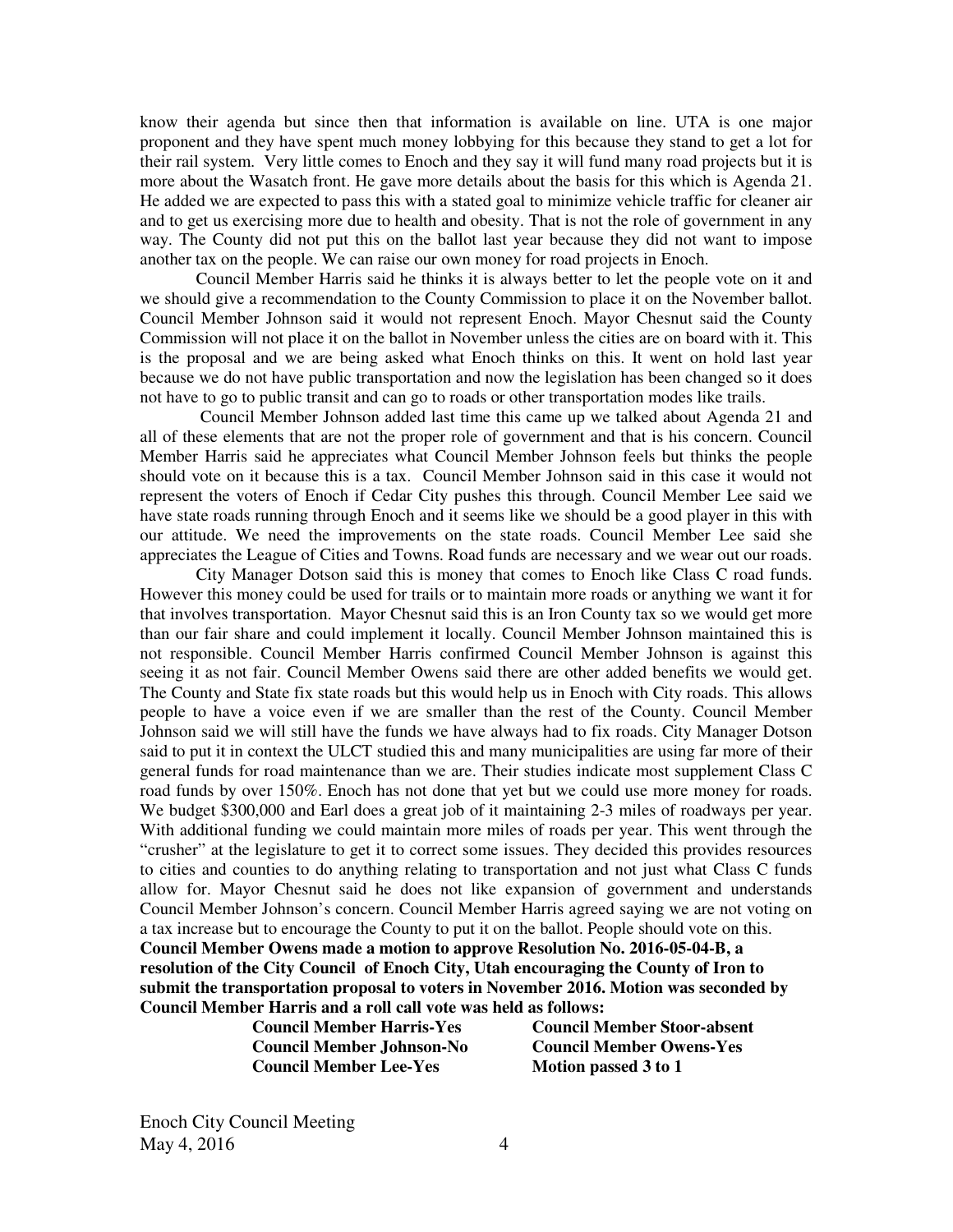## **8. RESOLUTION NO. 2016-05-04-C A RESOLUTION TO COOPERATE WITH THE CENTRAL IRON COUNTY WATER CONSERVANCY DISTRICT TO SEEK WATER RESOURCES OUTSIDE CEDAR BASIN**

Mayor Chesnut said this item was submitted and prepared by the Conservancy District and he invited Justin Wayment to present this to the City Council because he is their attorney. Justin explained that our aquifer is being mined for more water than is recharged back into it. As a result subsidence has occurred in Enoch. We are limited in our water in this valley and the Lake Powell Pipeline was determined to be too costly for Iron County. The Conservancy District has been looking for other water to bring into this valley. They located water in the West Desert straddling Iron and Beaver Counties out in Wah Wah and Pine Valley that would much less costly to bring here than Lake Powell water would have been. They have applied for that water with some opposition from Beaver County and SITLA. They are seeking State approval subject to certain conditions. SITLA, Potash Ridge Mining and Beaver County have sued and it is going to court. The Conservancy District is asking the cities to pass a resolution indicating we are in need of this water and it is necessary for future municipal growth and economic growth. As a result this resolution was drafted to show communities are behind this water application. He assured the City Council this resolution commits Enoch City to nothing. It just says we are interested in bringing the water here. This will be utilized by the attorneys in the litigation.

Council Member Lee asked why Beaver County is opposed and he said the water is coming out of Beaver County although they have no plans for its use now. SITLA is concerned with leasing their land for potash mining. Water law is "first in time, first in right" and the Conservancy District filed first. Mayor Chesnut recapped saying this is to show we are supportive of the District's efforts to acquire this water. There was more discussion of aquifer recharge and the upcoming groundwater management plan. Mayor Chesnut clarified again this is saying we support the District to explore bringing this water that is in litigation. Mayor Chesnut asked for a motion. **Council Member Johnson made a motion to pass Resolution No. 2016-05-04-C, a resolution to cooperate with the Central Iron County Water Conservancy District to seek water resources outside Cedar Basin. Motion was seconded by Council Member Owens and a roll call vote was held as follows:** 

**Council Member Lee-Yes Motion passed unanimously** 

**Council Member Harris-Yes Council Member Stoor-absent Council Member Johnson-Yes Council Member Owens-Yes** 

### **9. PUBLIC COMMENTS-**

Casey Anderson, newly appointed County Commissioner introduced himself and touched on County issues adding he is also on the Conservancy District Board. He clarified on the discussion of the west desert water saying this straddles the county line with Beaver. It is not Iron County taking water from Beaver County. He expounded on the gas tax passed by the State Legislature saying the County expects about \$350,000 from the taxes. He would like to see how that affects our road work in the County before we pass any other taxes. Taking this to voters does not mean it will pass. Two counties up north voted it down already. He is working with Enoch on contracting with the County to do our building inspections. City Manager Dotson said we have a great relationship with the County in all departments. Council Member Lee asked about his term. He said he replaced Dave Miller who resigned in time that this could go on the ballot to allow him to be elected to serve until 2018. He was appointed to serve for the next seven months. The primary fills the term to 2018 and then the seat is back on the regular election cycle.

### **10. CORRESPONDENCE-**none

### **11. COUNCIL/STAFF REPORTS**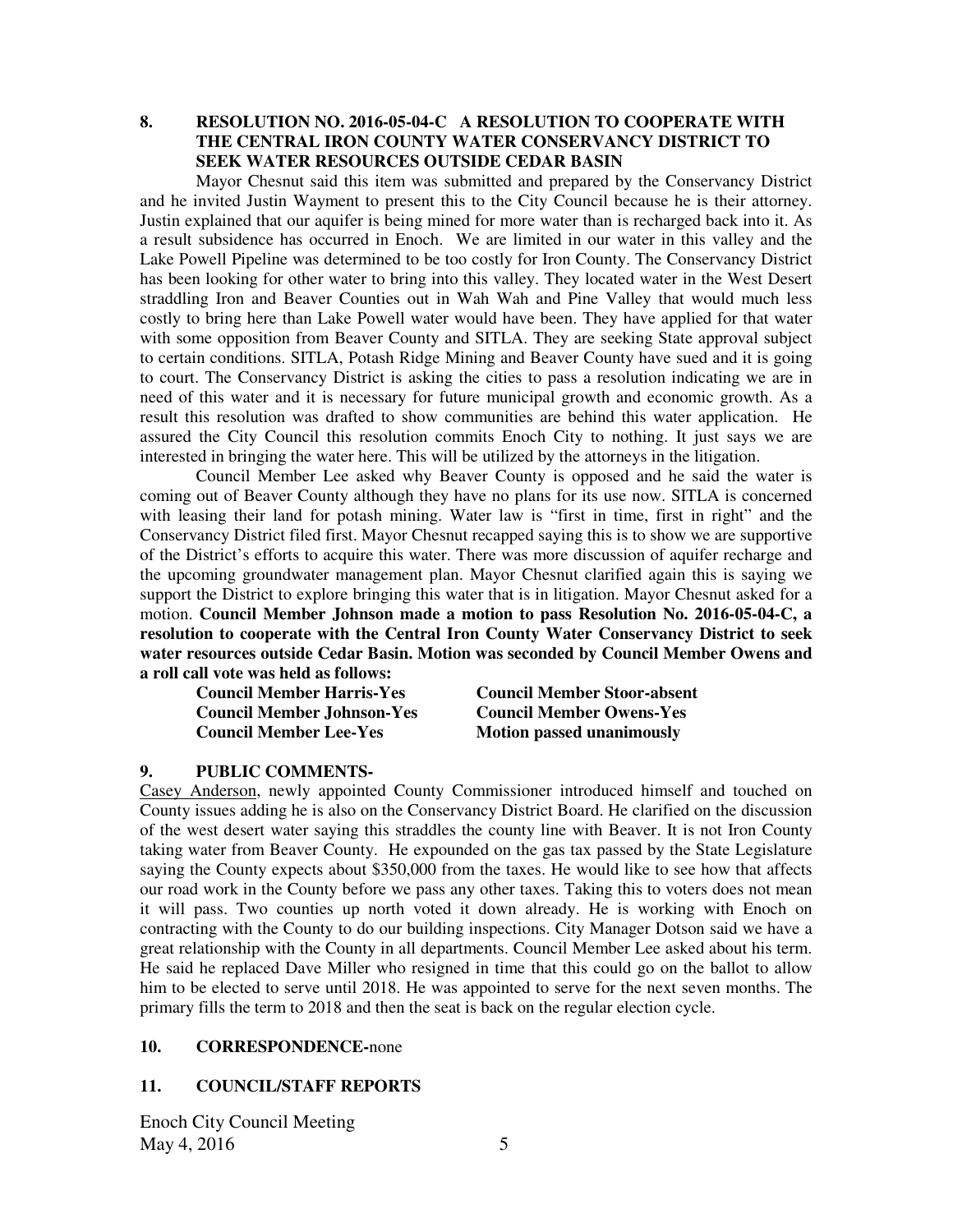Earl Gibson said the crew is doing routine maintenance. Mayor Chesnut thanked them for their work.

City Manager Dotson reported the City Council is invited to visit the Wastewater Treatment Facility for an evening tour if they would like him to set that up. The Leavitt Center for Politics and Public Service is paying for an intern for Enoch. Her name is Casey LaVoie and she is working on her master's in public administration. She will work 20 hours a week for us on creating a Marketing Communication Plan for Enoch. He reported our building inspector is taking a job in Cedar City and we are advertising to fill that position. Iron County will help us in the interim and Dave will be a variable employee to help with plan reviews and permits with the County doing inspections for us. We are now on the same software as Cedar and the County is going to do that too so we can schedule building inspections online. In conversations with the Festival Canines they want to build a dog park in Enoch. This could be by the new shelter. It is potentially going to be built with grant money and they have other funding too. They want us to send a letter of support for them. They only need to get the property.

Julie Watson reported on the next agenda.

Mayor Chesnut reported that on our Facebook page we did a live broadcast and will do that on Tuesday mornings. He told about showing the people who work in the office and what they do. It has reached 2500 people and has been viewed by 1000. We will spotlight people in our community and different things. He said we need to hold an executive session for discussion of strategy on the purchase of real property.

Council Member Johnson said that Gaylen Matheson informed him he would like to be the "on call" building inspector which would save a decent amount of money. City Manager Dotson said he can apply however this is a 40 hour a week job and the building department is very busy. Council Member Johnson confirmed this is an hourly wage job for a full time employee. There was more discussion and it was noted by City Manager Dotson that the crossing guard duties will no longer be handled by the building inspector. They are talking with the school on covering that. Council Member Harris said the PC has expressed interest in bringing up the M-R-2 zone for discussion or to eliminate it all together due to the allowance for smaller lots. They refer back to the vote on the ballot a few years ago where the R-1-10 that was passed by the City Council was revoked by referendum. They feel eliminating M-R-2 would be in the spirit of that vote. We have also seen from citizens that they would like to introduce an R-1-11 zone to allow for smaller lots. Maybe the community is ready for that now. Also affordable housing has to be considered. Council Member Lee reported on Arbor Day saying it was a success. They had about 60 people attend and help complete the projects. Daniel Allen, the Urban Forester, did some teaching at the event and it helped meet the requirements to finish up the grants we got. Council Member Lee commented for Shawn saying the Tree Committee appointed Katherine Ross as Chairman and Riley Howard will be secretary. An SUU student did an internship with her at Garden Park to offer activities for children as his EDGE project and received a \$1000 scholarship for it. She worked with SUU and rural health to have Garden Park be used for the summer lunch program. Council Member Owens reported the EDC is still in need of two applicants to fill the committee. They will have a meeting tomorrow night.

#### **12. CLOSED EXECUTIVE SESSION REQUESTED-(Requires a roll call vote w 2/3 majority)**

Mayor Chesnut asked for a motion to go into executive session to discuss strategy for the purchase of real property. **Council Member Harris made a motion to end the regular meeting and to go into executive session for the discussion of the purchase of real property. Motion was seconded by Council Member Owens and a roll call vote was held as follows:** 

 **Council Member Johnson-Yes Council Member Owens-Yes Council Member Lee-Yes** Motion passed unanimously

**Council Member Harris-Yes Council Member Stoor-absent**